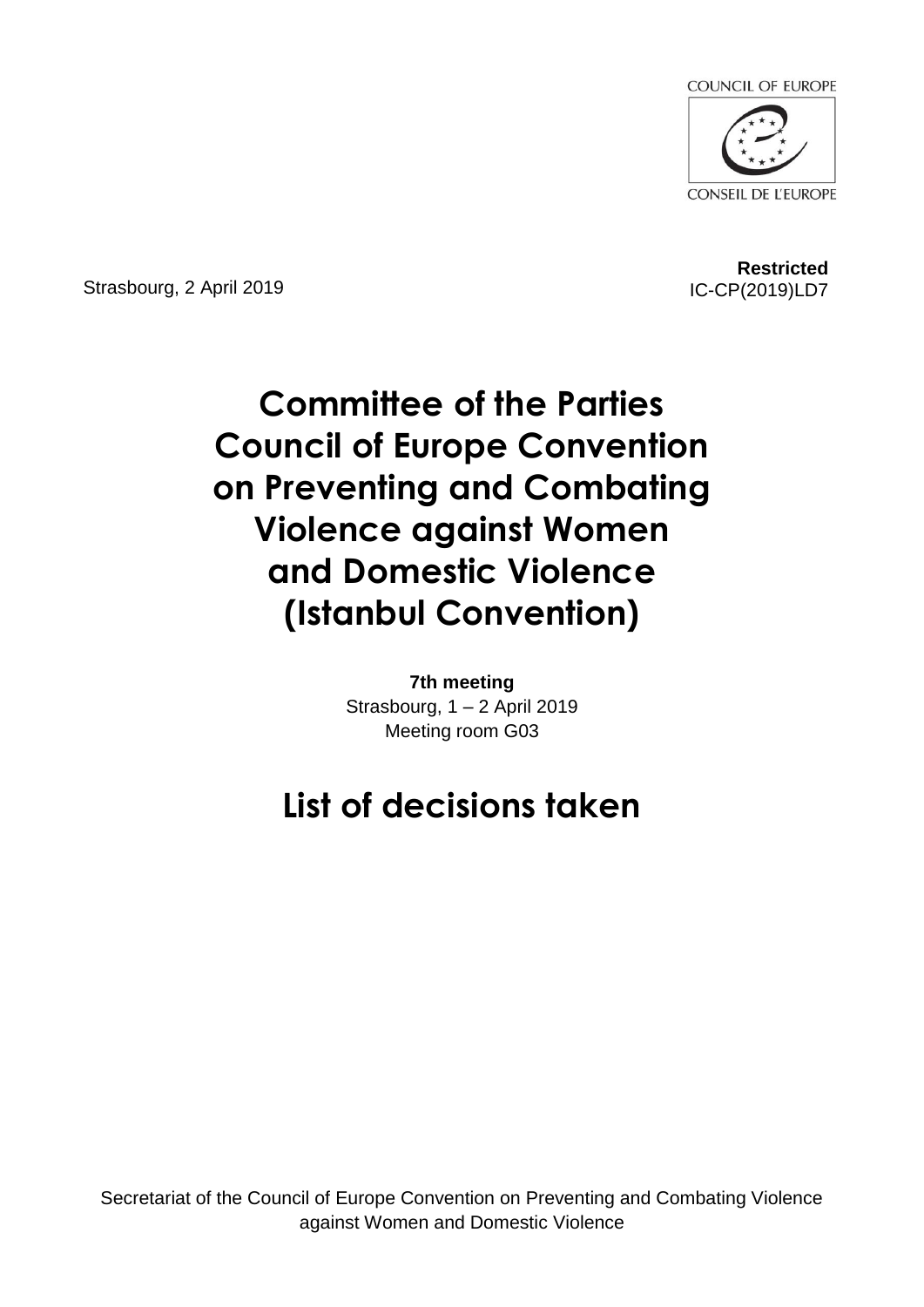#### **Agenda item 1. Opening of the meeting and adoption of the agenda**

The Committee adopted the draft agenda as it appears in document IC-CP(2019)OJ7 prov.

 $\_$  ,  $\_$  ,  $\_$  ,  $\_$  ,  $\_$  ,  $\_$  ,  $\_$  ,  $\_$  ,  $\_$  ,  $\_$  ,  $\_$  ,  $\_$  ,  $\_$  ,  $\_$  ,  $\_$  ,  $\_$  ,  $\_$  ,  $\_$  ,  $\_$  ,  $\_$  ,  $\_$  ,  $\_$  ,  $\_$  ,  $\_$  ,  $\_$  ,  $\_$  ,  $\_$  ,  $\_$  ,  $\_$  ,  $\_$  ,  $\_$  ,  $\_$  ,  $\_$  ,  $\_$  ,  $\_$  ,  $\_$  ,  $\_$  ,

#### **Agenda item 3. State of signatures and ratifications of the Istanbul Convention**

The Committee welcomed the ratification of the convention by Ireland and encouraged states that have not yet signed or ratified to continue working towards signature and ratification of the convention.

#### **Agenda item 4. Election of ten members of the Group of Experts on Action against Violence against Women and Domestic Violence (GREVIO)**

The Committee declared the following candidates for GREVIO membership elected: (in order of results for election round):

- 1. Ms Iris LUARASI (Albanian)
- 2. Ms Françoise BRIE (French)
- 3. Ms Helena LEITAO (Portuguese)
- 4. Ms Biljana BRANKOVIC (Serbian)
- 5. Ms Simona LANZONI (Italian)
- 6. Ms Marie-Claude HOFNER (Swiss)
- 7. Mr Ivo HOLC (Slovenian)
- 8. Ms Maria Andriani KOSTOPOULOU (Greek)
- 9. Ms Marceline NAUDI (Maltese)
- 10. Ms Asan ASKIN (Turkish)

In accordance with paragraph 2 of Article 66 of the Istanbul Convention and Rule 14 of the Committee of Ministers' Resolution CM/Res(2014)43, the Committee decided that these members of GREVIO were elected for a term of office of four years, beginning on 1 June 2019 and renewable once.

#### **Agenda item 5 – Thematic debate**

- a) Custody and Divorce (presentation by Belgium)
- b) Comprehensive and Co-ordinated policies (presentation by Netherlands, Norway, Portugal and Spain)

The Committee took note of presentations and instructed the Secretariat to make them available on the website of the Committee of the Parties. The Committee decided to have thematic discussions as a standing item in the agenda. For the next meeting it decided to discuss:

- a) Data collection on violence against women, including its presentation to the public (Austria, Turkey)
- b) Social and Health services (Albania)
- c) Processes and steps undertaken and challenges related to the implementation of the convention: the experience of Bosnia and Herzegovina